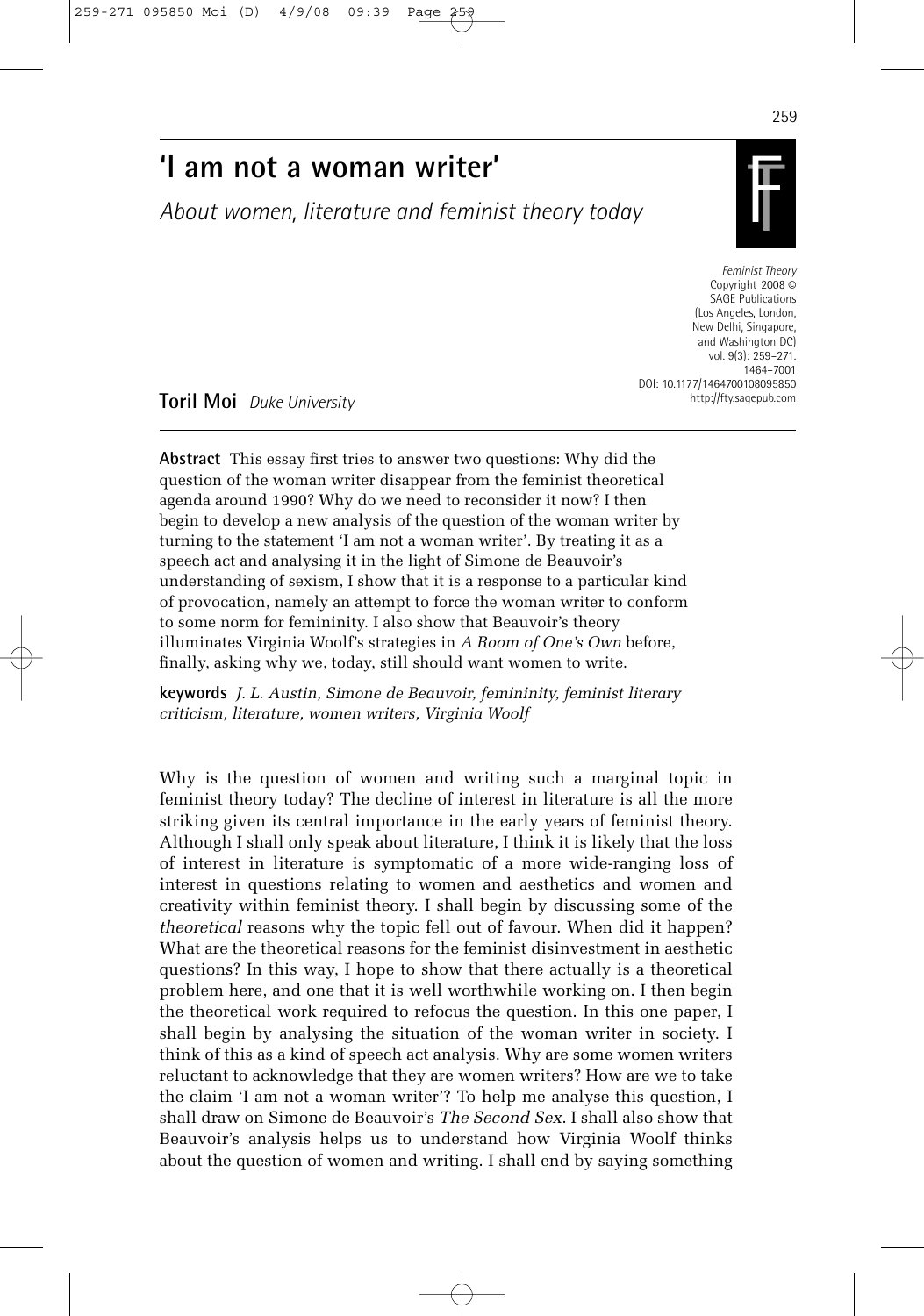about why literature matters. My few remarks on that topic are simply intended as a starting point for further analysis.

#### **History: diagnosing a problem**

In the decade from the mid-1970s to the mid-1980s, women's writing and *écriture féminine* were hugely popular, inside and outside of academia. Books with titles like *A Literature of Their Own* (Showalter, 1977), *Women Writing and Writing about Women* (Jacobus, 1979), or, in a different vein, *Fictions of Feminine Desire* (Kamuf, 1982) and *The Poetics of Gender* (Miller, 1986) were rolling off the presses. To those of us who were young and impressionable at that time, this was exciting, challenging, *and theoretically significant* stuff. In the 1980s, feminist theory was hugely preoccupied with questions relating to women and creativity, women and writing, women and the production of art.

At the time, women's writing was often defined as writing by women, about women, and for women. The concept of *écriture féminine*, championed in France by writers and psychoanalysts such as Hélène Cixous and Luce Irigaray was a parallel development, more intimately bound to psychoanalytical ideas of femininity. *Écriture féminine* promoted writing marked by femininity, which in general meant writing by women, although it was acknowledged that femininity could occasionally be found in men's texts, too.

For many women writers, this wave of interest in women's writing was pure liberation: the previous decades had been more than usually rich in macho depictions of women. In the introduction she wrote in 1971 to her 1962 novel *The Golden Notebook*, Doris Lessing reminded her readers that:

ten, or even five years ago . . . novels and plays were being plentifully written by men furiously critical of women – particularly from the States but also in this country – portrayed as bullies and betrayers, but particularly as underminers and sappers. But these attitudes in male writers were taken for granted, accepted as sound philosophical bases, as quite normal, certainly not as womanhating, aggressive or neurotic. (Lessing, 1999: xiv)

Lessing had in mind not just American writers such as Norman Mailer and Henry Miller, roundly denounced by Kate Millett in her epochal book *Sexual Politics* (1969), but the whole generation of 'angry young men' in Britain, led by Kingsley Amis and John Osborne, who came into their own in the 1950s (Millett, 1970).

Set against such a background, the passionate interest in women's writing that exploded in the 1970s appears entirely justified. Finally, women writers were going to fully express their own passions and desires in writing; finally, women readers would find their own passions reflected in books written with women in mind.

No wonder, then, that many women writers flourished in this period. To other women writers, however, the constant harping on femininity and gender differences was simply irritating: 'When I write, I am neither man nor woman, nor dog nor cat, I am not me, I am no longer anything',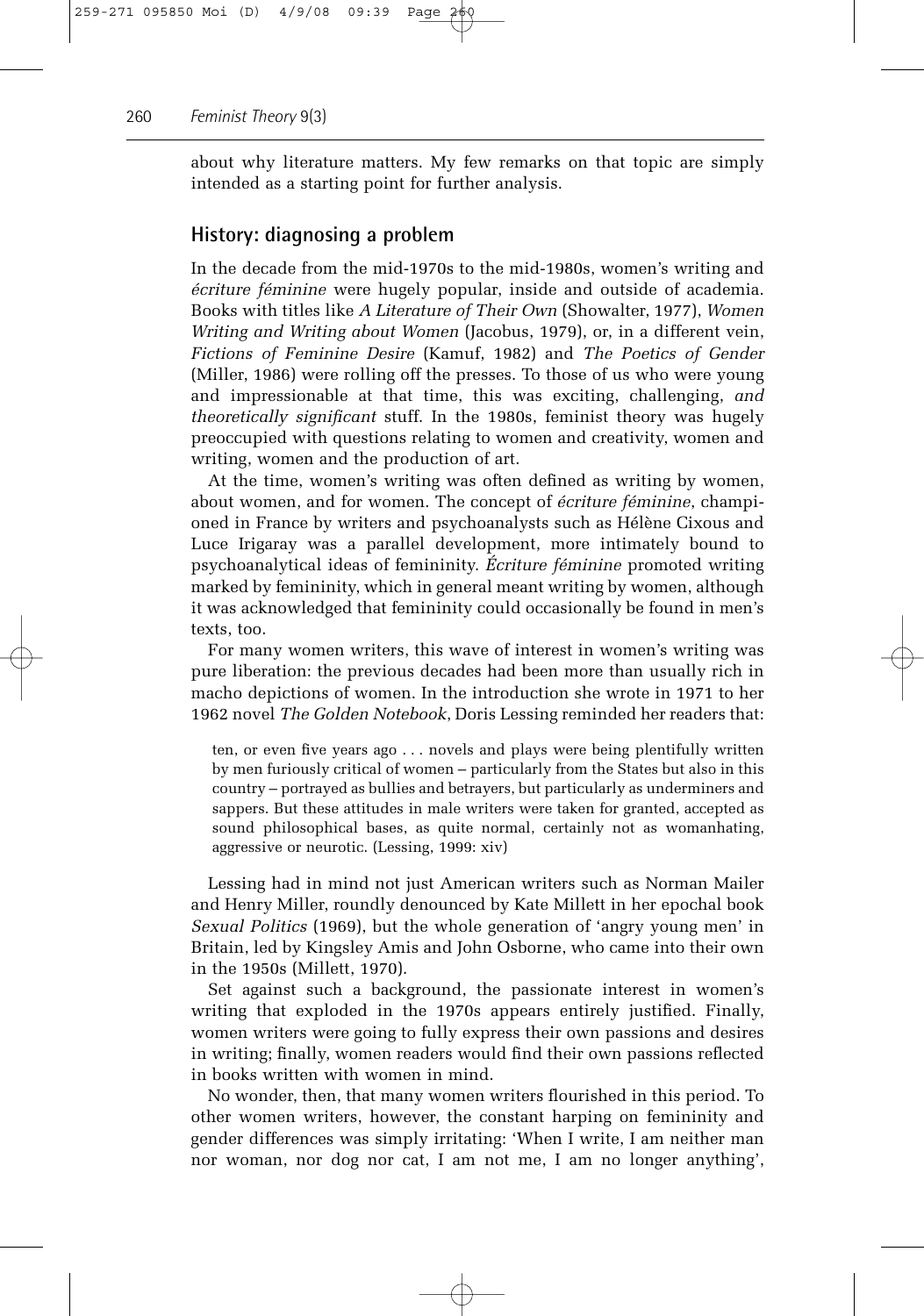Nathalie Sarraute snarled in a 1984 interview: 'There is no such thing as *écriture féminine*, I have never seen it', she added for good measure.<sup>1</sup> Elsewhere, she declared that she found talk of 'feminine or masculine writing [*écriture féminine ou masculine*]' completely meaningless.2

The author of *The Golden Notebook*, the epochal 1962 novel that quickly became a veritable bible for feminists all over the Western world, was quick to deny that her great novel was about sex differences. On the contrary, Lessing claimed, it was about the detrimental effects of differences: 'Yet the essence of the book, the organization of it, everything in it, says implicitly and explicitly, that we must not divide things off, must not compartmentalize' (1999: xiv–xv). Towards the end of the novel, when the two characters Saul and Anna suffer a nervous breakdown, their distinct personalities disappear: 'In the inner Golden Notebook, which is written by both of them', Lessing comments, 'you can no longer distinguish between what is Saul and what is Anna, and between them and the other people in the book' (p. xii).

Already in the glory days of women's writing, then, dissenting voices could be heard. Who was right and who was wrong? Why did some brilliant women writers feel so exasperated at the very thought that their own work was defined by or marked by the fact that they were women? Today, cutting edge feminist theory can give us no answer, for it is no longer concerned with women and writing. We need to ask why feminist theory stopped being concerned with women and writing.

# **Clash with poststructuralist theories about authors and writing**

The first reason why feminist theory fell silent on the question of women and writing is the rise of poststructuralism. In the late 1970s, Roland Barthes's (1977) essay 'The Death of the Author' was beginning to be quoted everywhere. Equally influential was Jacques Derrida's (1988) systematic attempt to show that literary texts are just texts, that is to say a system of signs where meaning (signification) arises through the play of the signifiers, without any reference to a speaking subject, and Michel Foucault's (1977) radical anti-humanism.

In the 1980s, such theories started to conflict seriously with the interest in women's writing. Feminists who wanted to work on women writers at the same time as they were convinced that Barthes, Derrida and Foucault were right, began to wonder whether it really mattered whether the author was a woman. In the United States, the tensions involved in this position were expressed in a landmark debate between Peggy Kamuf and Nancy Miller about the status of the female author. This debate has two acts, the first consisting in two essays from 1981, the second in an exchange of letters from 1989. Read together, the two exchanges sharply register the evolution of the theoretical climate in the intervening decade.

Already in 1980, Kamuf had objected to the feminist 'reduction of the literary work to the signature' (Kamuf, 1980: 285). In 1981 she claimed that the interest in women writers was simply a feminist version of the traditional, liberal humanism that Foucault had long since dismantled.3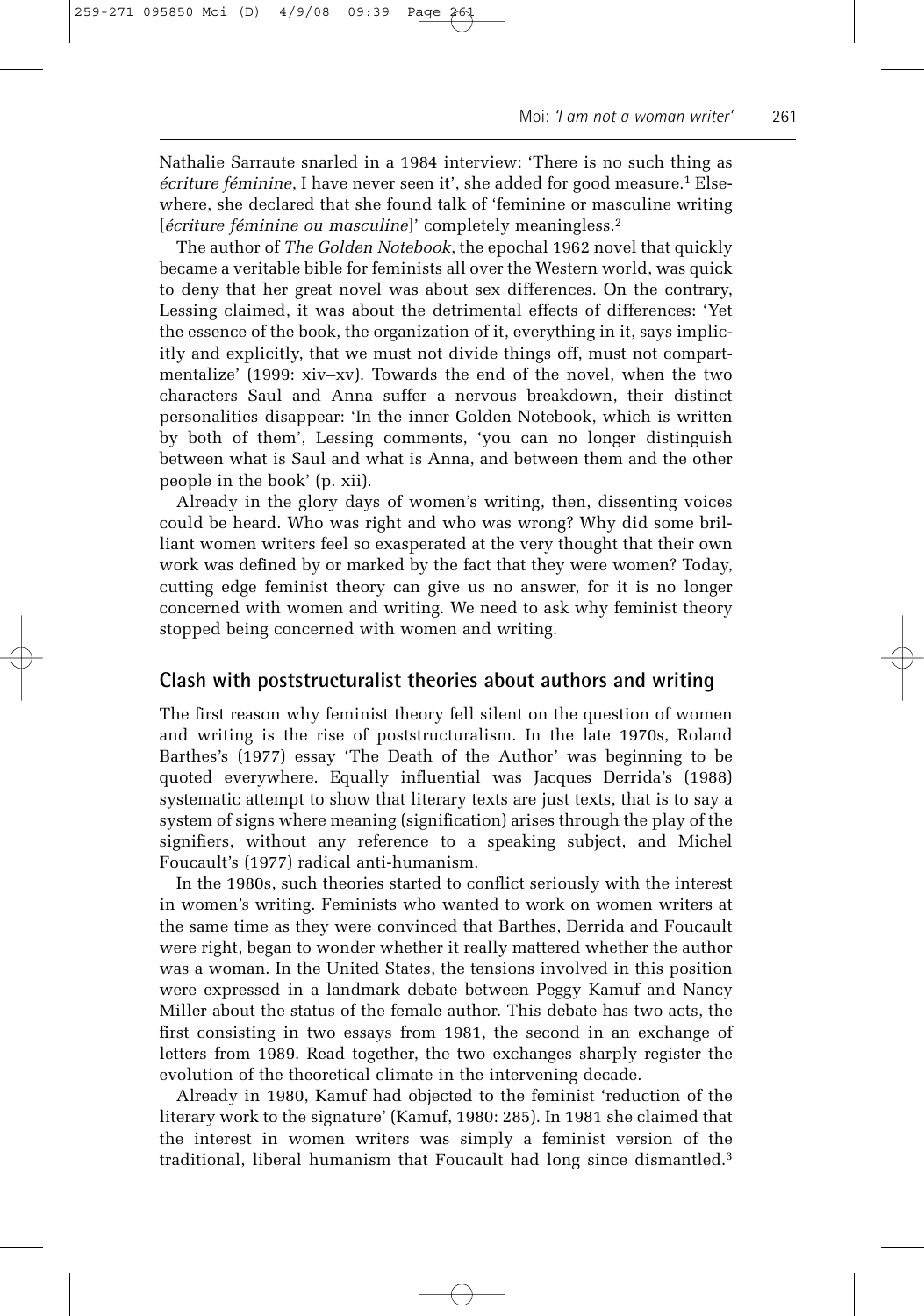Miller, on the other hand, thought that regardless of what Kamuf might consider to be theoretically correct, feminists still needed to work on behalf of women writers, otherwise these women would soon be forgotten, lost to history. To ignore the woman writer was to play directly into the hands of the sexist tradition.<sup>4</sup> Their arguments read like ships passing in the night: Kamuf presents a theory that Miller never attacks; Miller stresses a political purpose that Kamuf never challenges.

When they returned to the issue eight or nine years later, the tone was different. Kamuf, who was now writing in a kind of incantatory high deconstructionist style, declared that she no longer wanted to call herself a feminist, since the word necessarily establishes a 'closed system', which inevitably would end up deconstructing itself.5 Miller, on the other hand, still thought that feminism was politically necessary, yet her text no longer has the fire, energy and optimism of the essay from 1981: 'But ... the moment of a certain jubilation about "identity politics" has passed. Where we are to go *from here*, and *in what language*, however, is a lot less clear'.6

In 1981 the question of what the sex or gender of the author really has to do with literature, remained unanswered. Kamuf did not even want to speak about authors, while Miller claimed – correctly, as far as I am concerned – that feminists at the very least have a *political* duty to be interested in women writers. If there were good *theoretical* arguments to be found against Kamuf's principled rejection of the metaphysics of writing, however, they were not expressed in Miller's essay.

In 1984 Gayatri Spivak tried to untie the knot by launching the concept of 'strategic essentialism', which she discussed in terms of 'privileging practice over theory'.7 This corresponds to Nancy Miller's position: when the theory doesn't work in practice, we should give priority to political practice. Yet such declarations don't do any theoretical work: the theoretical problem that gave rise to them in the first place remains unresolved. In 1989, Kamuf and Miller never even got to the question of the woman writer. As for Spivak, in 1989, she declared that she had 'reconsidered this argument about the strategic use of essentialism', and now felt that it was providing a 'certain alibi to essentialism', thus leaving the question entirely up in the air (Spivak, 1989: 127, 128).8 As far as I know, we haven't had any great new theories about women, writing and literature after the debate between Kamuf and Miller. The question of how to understand the importance  $-$  or lack of it  $-$  of the gender or sex of the author remains just as unresolved as it was twenty years ago.

# **Judith Butler's Gender Trouble: neither women, nor literature**

The second reason why the question of women and writing was left behind by theorists, was the influence of Judith Butler. Only one year after Kamuf and Miller completed their somewhat downcast, almost postfeminist dialogue, Butler (1990) published her hugely influential *Gender Trouble*. Challenging the very category of 'woman', Butler argued that we ought to speak about gender instead. Gender, moreover, was a performative effect of heterosexist and heteronormative power structures.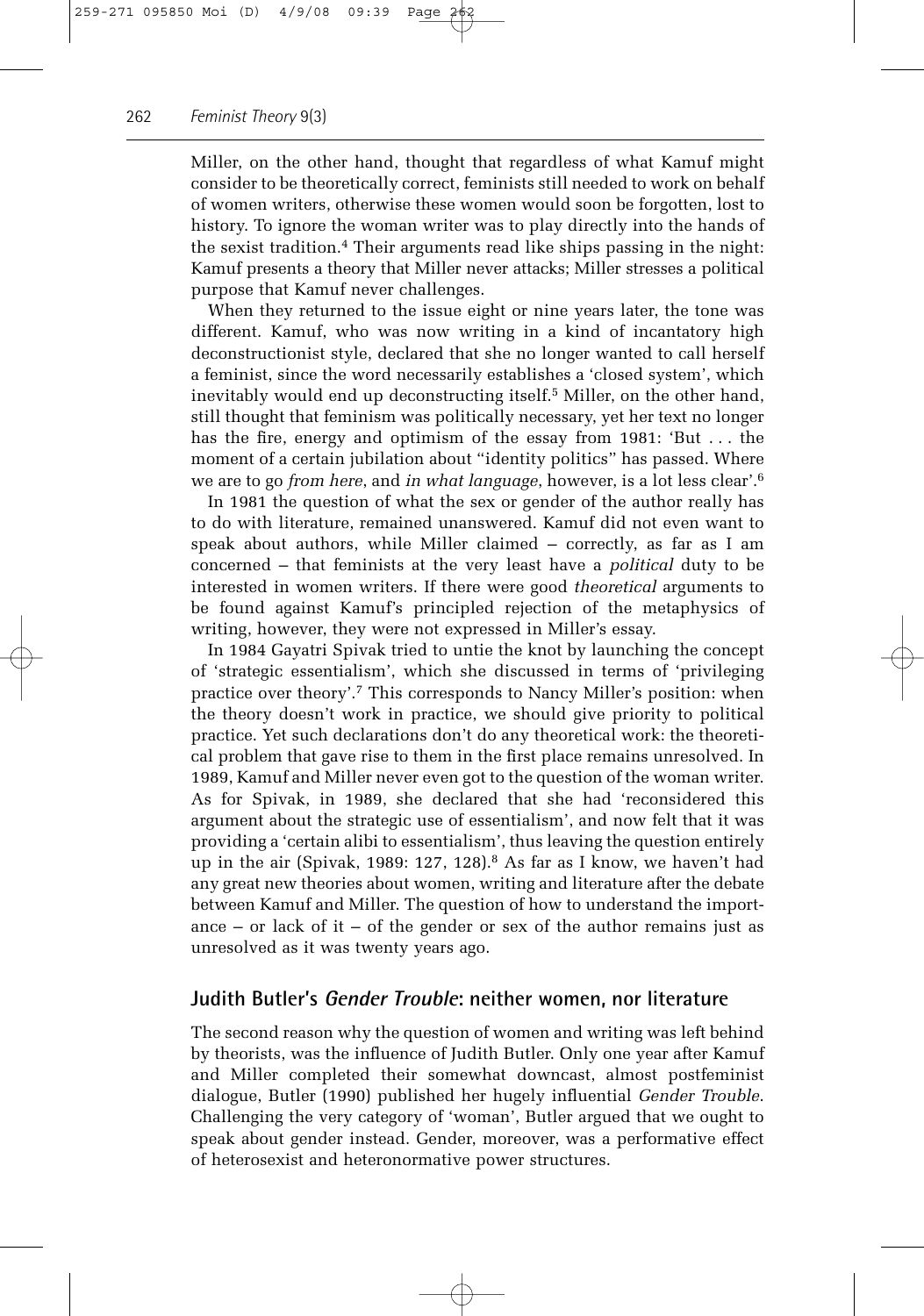*Gender Trouble* created an intellectual climate in which the very fact of using the words 'woman' and 'man' was taken as conclusive evidence that the unfortunate speaker hadn't understood that there are human beings in the world that don't fit into conventional, stereotypical categories of femininity and masculinity.9

By claiming that gender is performative, Butler basically meant to say that we create our gender by doing gendered things. Our behaviour either cements or undermines social gender norms. This view has a lot in common with Simone de Beauvoir's 'One is not born a woman, but rather one becomes one', since Beauvoir too thinks that human beings make themselves what they are through their actions in the world. Both Butler and Beauvoir, moreover, are anti-essentialists, who – in very different ways – believe that gender is produced in society and that it therefore also can be changed in society. On the other hand, Butler and Beauvoir have completely different views on the importance of the body and on the question of agency: Beauvoir believes that human beings are embodied subjects who act and make choices; Butler thinks of bodies as an effect of a discursive 'process of materialization' and adamantly denies that there is a 'doer behind the deed' (Butler, 1993: 9).

However different they may otherwise be, all such theories of gender are *theories of origins*. Both Butler and Beauvoir try to answer the question of *how gender is created or comes into being*. *No* specific political or ethical conclusions follow from such theories. *Theories of origins simply don't tell us what we ought to do once gender has come into being*. If I want to justify my view of women's situation in society, or on the rights of gays and lesbians, I can't do this simply by explaining how these phenomena have come into being. I need, rather, to set out my principles for just and equitable society, or for how people ought to treat one another, or explain why I think freedom is the highest personal and political value.

With *Gender Trouble* the vanguard of feminist theory shifted away from literature and literary criticism. Butler is a philosopher who with a couple of minor exceptions has never discussed literature. In the course of the 1990s, feminist theorists became far less invested in discussing aesthetic questions. At the same time it became difficult to speak of 'women' except in inverted commas. By the end of the decade, the very foundation for developing a theory about women and writing had disappeared.

# **Today**

In 2008 brilliant literary critics still work on women writers. The intellectual level of the books in the field is high, and the achievements in the field are recognized in the academy in general. In 2006, for example, Paula Backscheider's (2005) big book about 18th-century British women poets won the MLA's (Modern Language Association's) James Russell Lowell prize. Since the 1980s, moreover, a whole new generation of women writers have emerged, and many literary critics feel it is an urgent task to create an intellectual space for discussion of their struggle to be taken seriously. In *Figuring the Woman Author in Contemporary Fiction*, Mary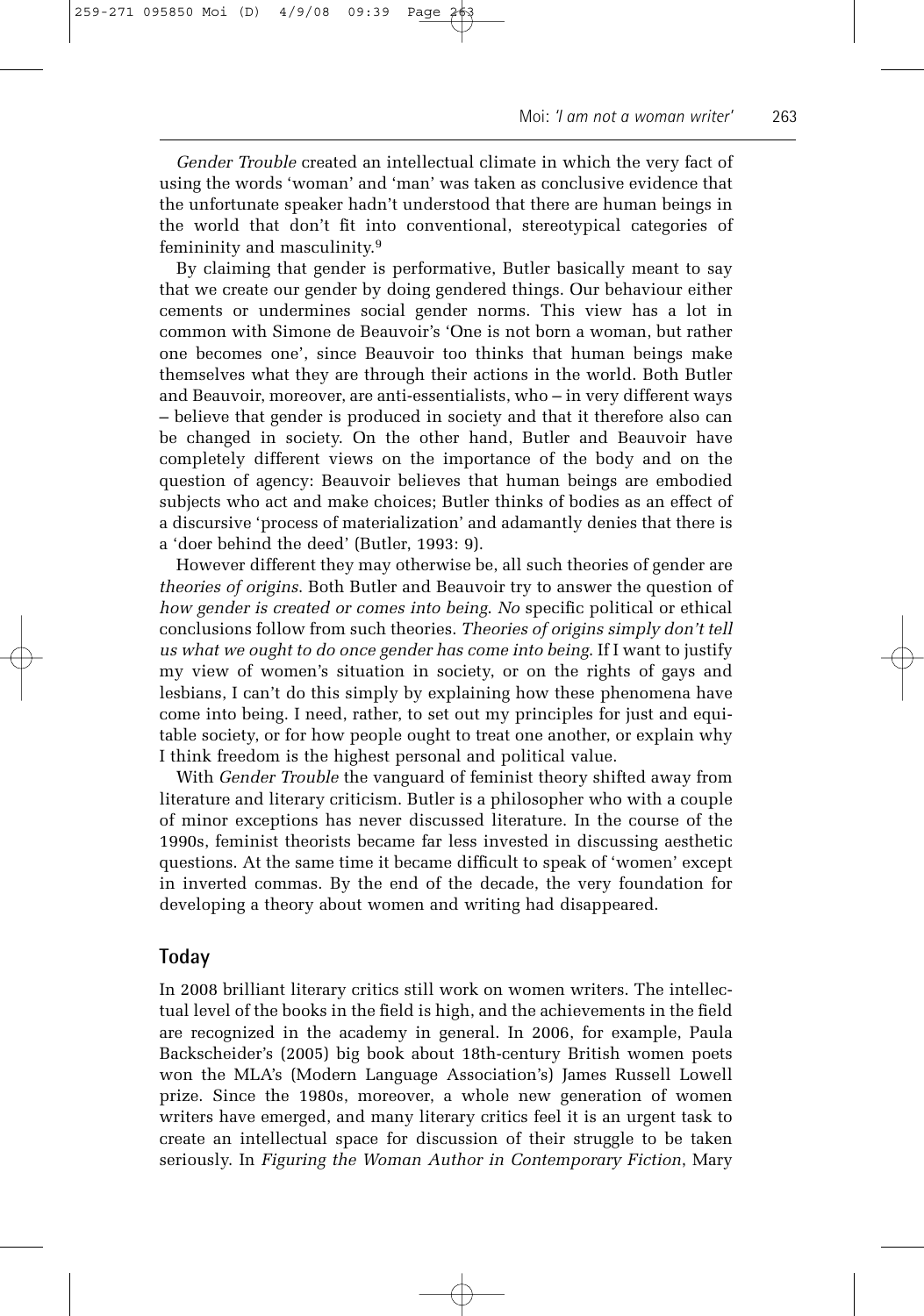Eagleton (2005) stresses that feminism always has been concerned with women's struggle for *authorship* and *authority*. She shows that the figure of the artist or writer has remained deeply important in writing by women in English since the 1970s. Mary Eagleton has also co-founded a new journal, *Contemporary Women's Writing*, devoted to literature by women after 1975.

Today, then, theory and practice appear to be just as out of synch as they were by the end of the 1980s. The result is a kind of intellectual schizophrenia, in which one half of the brain continues to read women writers, while the other continues to think that the author is dead, and that the very word 'woman' is theoretically dodgy. No wonder then, that so many books and essays on women writers begin by a series of apologies. Usually, the writer begins by assuring us that she really doesn't have anything against Barthes or Foucault; or that she isn't really writing about real, living authors, but only about the figure of the author in the literary text; or that when she writes woman, she really means 'woman', and so on. Such formulations are symptoms of a theoretical malaise. Instead of supporting women interested in investigating women's writing, our current theories appear to make them feel guilty, or – even worse – scare them away from working on women and writing altogether. This is one of the rare situations today in which I would argue that there actually is a need for *more* theory (or more philosophy, if you prefer). We actually need to be able to justify theoretically a kind of work that many women and men clearly think is important, and that has no problem at all justifying itself politically.

# **I am not a woman writer: Beauvoir's dilemma**

At the beginning of *The Second Sex*, Beauvoir shows that in a sexist society, man is the universal and woman is the particular; he is the One, she is the Other. This is Beauvoir's definition of sexism, and it underpins everything she writes in *The Second Sex*. This analysis is so simple that it is easy to overlook how brilliant it actually is, and how much work it will still do for us.

Beauvoir arrives at this conclusion by telling a story about a conversation:

I have sometimes been annoyed, in the middle of an abstract discussion, at hearing men say to me: 'You think this or that because you are a woman'; but I knew that my only defence would be to reply: 'I think it because it is true,' thereby removing [*éliminant*] my subjectivity. It would be out of the question to retort: 'And you think the contrary because you are a man', for it is understood that the fact of being a man is no peculiarity. A man is in the right in being a man; it is the woman who is in the wrong. In fact, just as for the ancients there was an absolute vertical with reference to which the oblique was defined, there is an absolute human type, namely the male. Woman has ovaries, a uterus; there we have [*voilà*] the particular circumstances that imprison her [*l'enferment*] in her subjectivity; one often says that she thinks with her glands. In his grandiosity man forgets that his anatomy also includes hormones, and testicles. He thinks of his body as a direct and normal connection [*relation*] with the world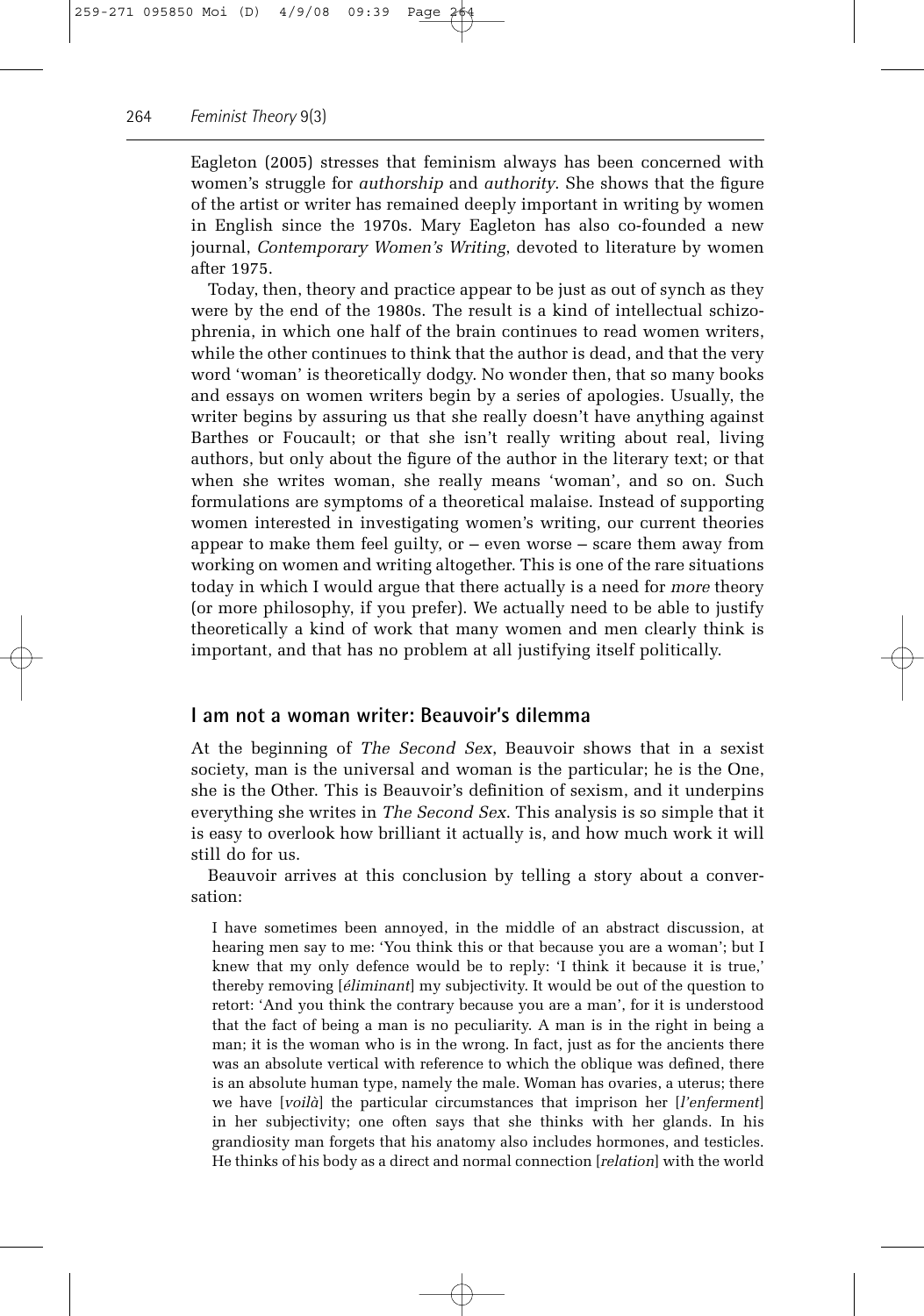which he believes that he apprehends objectively, while he considers the woman's body to be weighed down by everything specific to it: an obstacle, a prison. (Beauvoir, 1984: xxi–xxii, translation amended)10

We note that Beauvoir feels obliged to eliminate her subjectivity in response to a hostile remark. We also note that Beauvoir sets up a crucial contrast between forced elimination of her gendered subjectivity and forced imprisonment in it. For Beauvoir, this is the philosophical essence of sexism.

Here is one example from contemporary life that shows that this sexist logic is still at work. In February 2007, Drew Faust was named the first female president of Harvard in history. In the media, the emphasis on her gender was so intense that it was easy to get the impression that this was the major reason why she got the job:

On Sunday, Harvard University named Faust the first female president in the school's 371-year history.

'I hope that my own appointment can be one symbol of an opening of opportunities that would have been inconceivable even a generation ago,' Faust said. But she also added, 'I'm not the woman president of Harvard, I'm the president of Harvard.'11

I think Faust handled the situation as well as she possibly could have: she acknowledged that she was a woman, and insisted on the importance of that fact, *before* stressing that she did not want to be perceived as the *woman* president of Harvard. But she shouldn't have had to do this. No male president of Harvard has ever been placed in a situation where he had to deny that he *was* the male president of Harvard.

To understand what is going on here, it is helpful to consider the kind of speech act 'I am not a woman writer' actually is. (J. L. Austin (1975: 73) calls this asking about the *force* of an utterance, that is to say, asking 'how . . . it is to be taken'.) First of all, when a woman finds that she has to say 'I am not a woman writer' or 'I am not the woman president of Harvard', it is never a general claim, never a philosophical maxim. (If it were, the statement would be patently absurd.) It is always in *response* to a provocation, usually to someone who has tried to use her sex or gender against her. Such statements, in short, are a specific kind of *defensive* speech act: when we hear such words, therefore, we should look for the provocation.

Not long ago, I heard a radio show in which a caller (a man) claimed that all the talk about race and gender in the Democratic primaries was absolutely irrelevant: 'We are choosing a president', he said, 'not a race or a gender'. The lesson we should learn from Beauvoir is that in a sexist (or racist) society, the result of such well-intentioned claims is to force women and blacks, and other raced minorities, to 'eliminate' their gendered (or raced) subjectivity, or in other words to masquerade as some kind of generic universal human being, in ways that devalue their actual experiences as embodied human beings in the world. The option, which is to run for office as the 'black' or the 'woman' candidate will cut them off from what Beauvoir calls the 'universal', the general category, and hence imprison them in their gender (or race).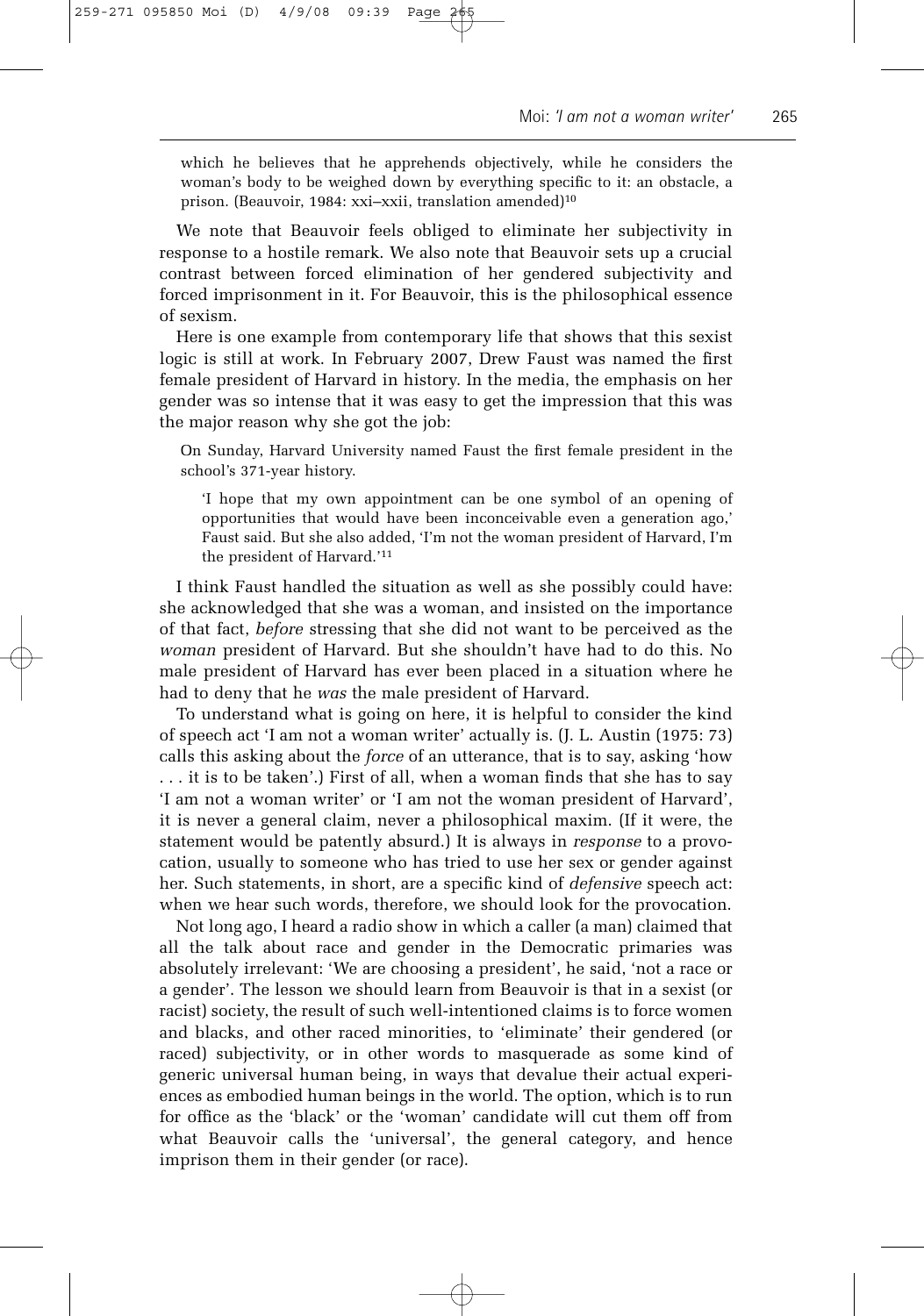If I try to imagine a situation in which a man might say 'I am a writer, not a man writer', I can only think of it as a response to some kind of provocation from a feminist. Even when they work in a profession dominated by women, men don't appear to feel compelled to deny their sex or gender. In the USA, I have discovered, a man trained as a nurse is called a 'male nurse'. There is even a Web publication called *Male Nurse Magazine*. 12 Judging from its website, male nurses are quite easy about their access to the universal: they speak of themselves as nurses, male nurses, or as men in nursing, without any sense of strain, even when they complain that male nurses suffer discrimination from female nurses. There seems to be no situation in which a male nurse would feel compelled to say: 'I am not a male nurse, but a nurse'. This goes to show that in a sexist society, one can't belittle a man by reminding him of his gender. (This is a hypothesis, so far.) The male or the masculine is still the norm, the female or feminine remains the deviation.

For writers who are women, it can be incredibly frustrating to be told that they have to write as a woman or like a woman. For what is this supposed to mean? That she has to conform to some stereotypical norm for feminine writing? This is surely what Sarraute thinks, and why she gets rather aggressive at the very thought of *écriture féminine*. On the other hand, it can be just as frustrating for a woman writer to feel that she has to write as a generic human being, since this opens up an alienating split between her gender and her humanity. This, I should point out, is the side of the dilemma that Sarraute never mentions. But even if a writer like Sarraute thrives on impersonality, it doesn't follow that every other woman writer feels the same way.

There is no correct solution to this dilemma. All we can do, is to hope that we have the presence of mind to look for the provocation, to show others that there was a provocation, which means pointing out that we have just been placed in a quintessentially sexist dilemma, and then – as far as possible – refuse to choose between two equally hopeless options, which is precisely what Drew Faust did.<sup>13</sup>

At this point, someone might want to exclaim: 'But what about performativity?' Am I not taking the category 'woman' entirely for granted? How can I be so sure that I know who is a woman writer and who isn't? But this would be to miss the point. Beauvoir's analysis of sexism only applies *once somebody has been taken to be a woman*. It has nothing to say about epistemology, or about truth or essences. In the kind of situation I am discussing here, theories of how gender is produced, constructed or performed, in short, theories of how gender comes into being, are irrelevant. The woman in my examples might very well be transsexual or intersexed, a lesbian or a man taken to be a woman. This argument doesn't prevent us from believing that we 'do our gender', either in the sense Beauvoir would have given to that sentence, or in the sense Butler would have given it. All it takes for Beauvoir's dilemma to get going is that the person in question *has been taken to be a woman by someone else*. No theory about the origins of gender will change the fact that in a sexist society people who are taken to be women will be perceived as Other in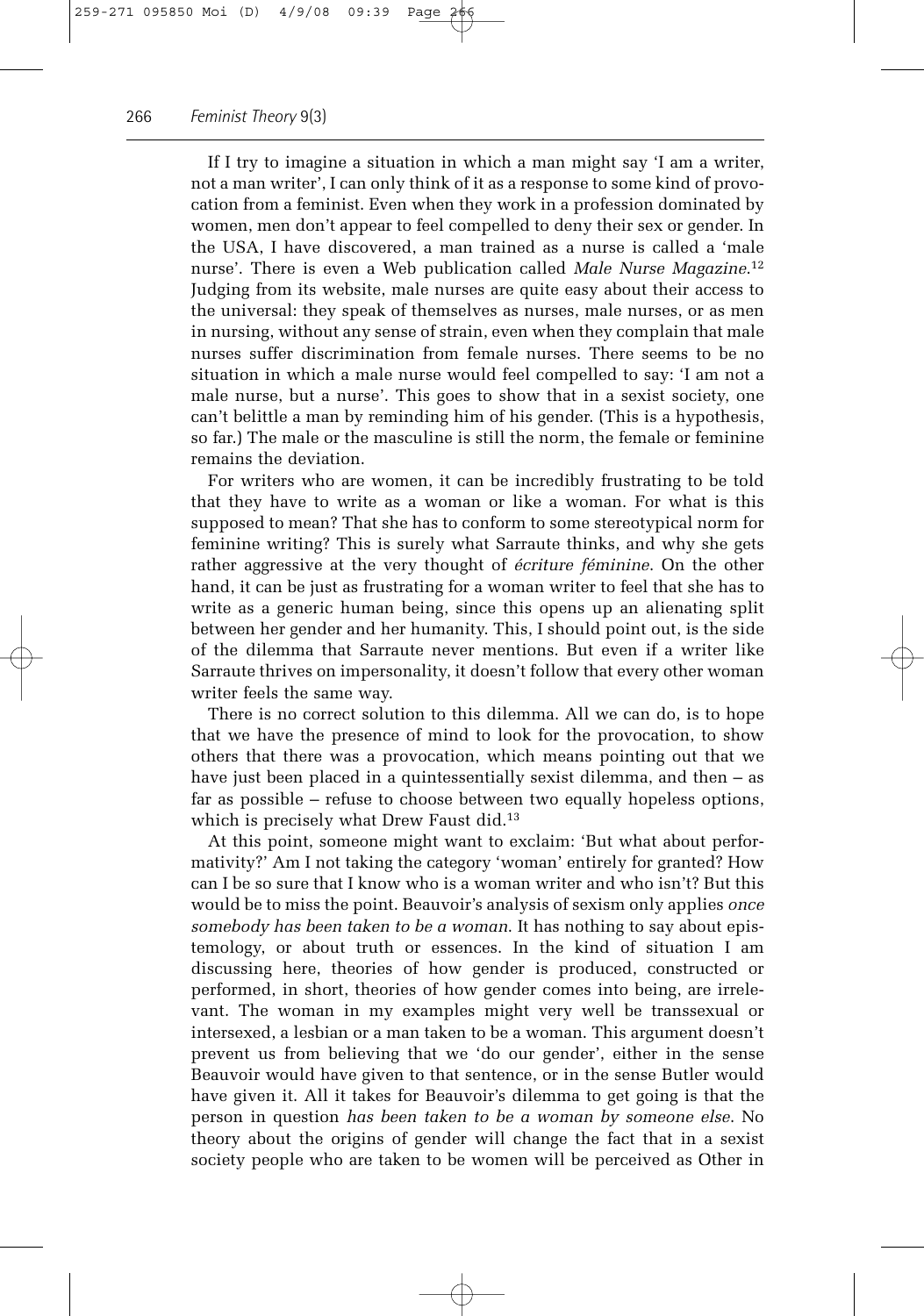relation to a male norm. When I claim that Nathalie Sarraute or Virginia Woolf are women writers, then, all you need to acknowledge is that they have been perceived as women who write, and that they also took themselves to be women.<sup>14</sup>

# **Virginia Woolf and A Room of One's Own**

Beauvoir's analysis has remarkable diagnostic and analytical powers. This becomes apparent if we take a closer look at *A Room of One's Own*. Many feminists have felt that Woolf's classical analysis of women and writing is contradictory.15 On the one hand, the whole book is a passionate plea for women's access to literature. Women writers, she declares, need a female tradition: 'we think back through our mothers if we are women' (Woolf, 2005: 75). But she also writes that 'It is fatal for any one who writes to think of their sex. . . . It is fatal . . . in any way to speak consciously as a woman' (pp. 102–3), and praises the fictive young writer she calls 'Mary Carmichael' by saying that 'she wrote as a woman, but as a woman who has forgotten that she is a woman, so that her pages were full of that curious sexual quality which comes only when sex is unconscious of itself' (p. 91).

For Woolf, the writer's task is to attend to reality with the deepest core of her being. That core, one of my undergraduate students, Erin Greer, showed in her 2007 honours thesis, is neither sexed nor gendered (Greer, 2007). The 'wedge-shaped core of darkness' that defines Mrs. Ramsay when she sits knitting in the window in *To the Lighthouse*, is imagined to be beyond all identities, beyond personality, to be impersonal and universal. For Woolf, therefore, the writer must attend to reality without troubling herself with identity claims. 'The whole of the mind must lie wide open if we are to get the sense that the writer is communicating his experience with perfect fullness. There must be freedom and there must be peace' (Woolf, 2005: 103).

Women must write, but when they write, they must not think of themselves as women; they must simply be themselves, and, above all, they must 'think of things in themselves', that is to say, attend to 'reality', so as to 'find it and collect it and communicate it to the rest of us'. Strident 'sex-consciousness' prevents good writing, because it prevents the writer from seeing things in themselves. 'No age can ever have been as stridently sex-conscious as our own' (Woolf, 2005: 98), the effect is to make men as well as women 'sex-conscious', to the detriment of good writing. Women must write, but they can't write if they are not allowed to *forget* their sex.

No wonder, perhaps, that critics have sometimes found Woolf's views on women and writing incoherent. But if we bring Beauvoir's analysis to bear on Woolf's ideas, it is not hard to see that Woolf is struggling to avoid choosing one side or the other when faced with Beauvoir's dilemma. She is trying to avoid having to choose between her gender and her humanity, between being a woman and being a writer, between her particular way of being embodied, and her sense that writers must attend to things as they are in themselves. What provocation is she responding to? That she wasn't allowed to cross the lawn? That she couldn't enter the library? Or the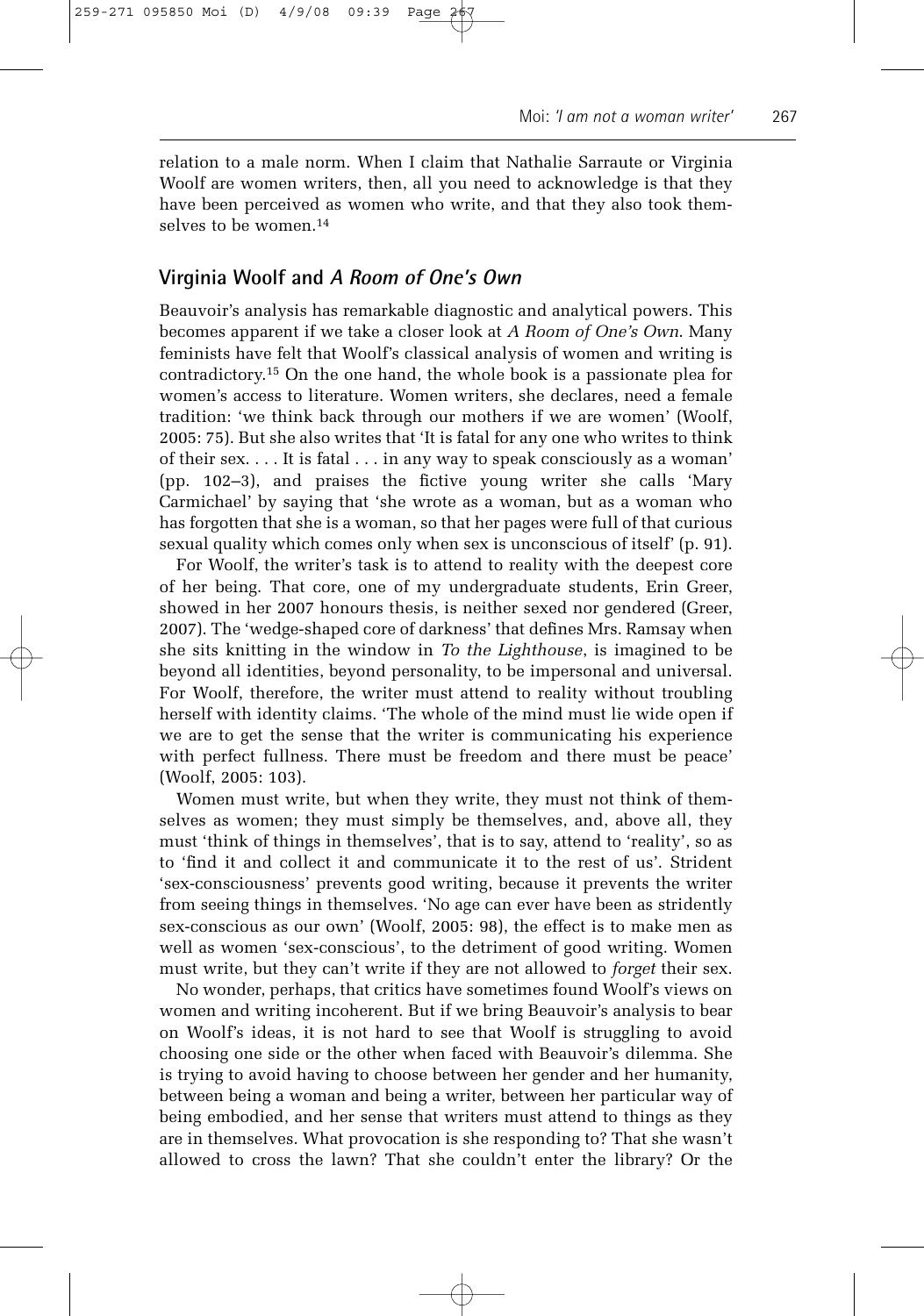endless attacks on women emanating from the gruesome Professor von X, author of the 'monumental work entitled *The Mental, Moral, and Physical Inferiority of the Female Sex*' (Woolf, 2005: 31)?

If there is a difficulty with Woolf's view, it is that she argues as if it were *always* wrong to write as if one were a woman. In the end, the danger of identifying with the despised category, namely femininity, is more terrifying to her than the danger of having to pretend to be entirely genderless. That she feels this way, is surely Professor von X's fault. In my view, if a woman's vision of the world is strongly marked by her gender, that is surely as potentially interesting as if it is not. The whole point, after all, is to *avoid laying down requirements for what a woman's writing must be like*. Every writer will have to find her own voice, and her own vision. Inevitably, a woman writer writes as a woman, not as a generic woman, but as the (highly specific and idiosyncratic) woman she is.

# **What is literature?**

One final question remains. Why should women write? Why should we care about literature? For Woolf, literature arises when a human being tries to attend to reality with as much integrity and truthfulness as she can muster, and then tries to communicate that vision to others. When Lily Briscoe in *To the Lighthouse* finally finishes her painting, Woolf ends her novel simply by saying: 'She had had her vision'.

Literature is the archive of a culture. We turn to literature to discover what makes other human beings suffer and laugh, hate and love, how people in other countries live, and how men and women experienced life in other historical periods. To turn women into second rate citizens in the realm of literature is to say that women's experiences of existence and of the world are less important than men's.

A novel or a poem or a play, or a theoretical essay for that matter, is an attempt to make others see something that really matters to the writer. Inspired by the American philosopher Stanley Cavell, I want to say that when a writer presents a work, she is really saying: 'This is what I see. Can you see it too?' In this gesture there is a hope – not certainty – that perhaps others may come to share her vision, if only for a moment.

This hope makes a writer vulnerable. She has to be willing to say what she sees, to stake everything on her vision without any guarantee that she will be understood. To write is to risk rejection and misunderstanding. To create a work of art, Sartre writes, is to give the world a gift nobody has asked for (1988: ch. 2). But if we don't dare to be generous, if we don't dare to share with others what we see, the world will be the poorer for it. And sometimes someone actually does get it. When a reader feels that a book really speaks to her, she feels less lonely in the world. Literature holds out the hope of overcoming scepticism and isolation.

#### **Notes**

1. I first found this quote in Ann Jefferson (2000: 96). Jefferson quotes from Sonia Rykiel's interview with Sarraute; I am quoting a little more from the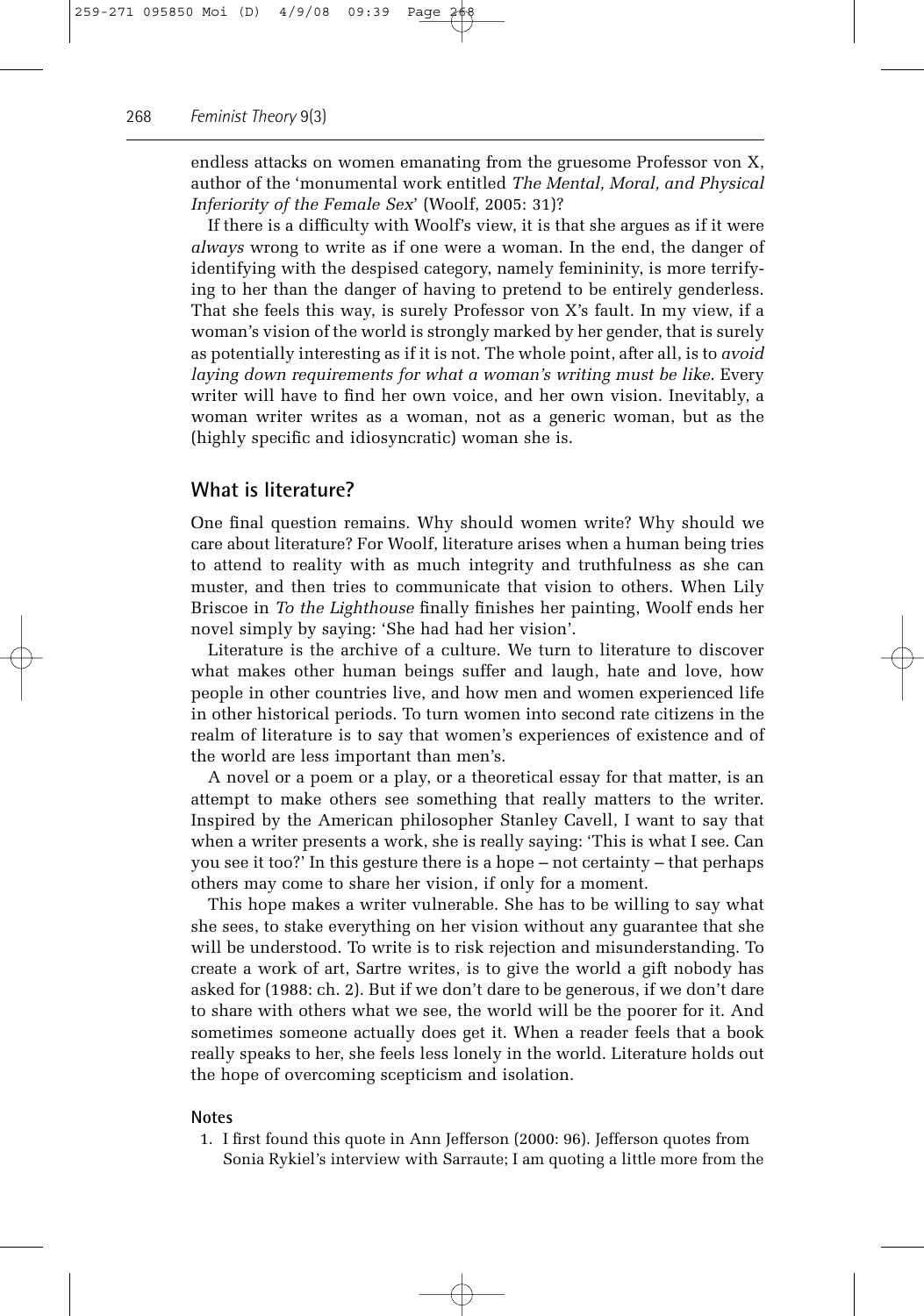same interview (Sarraute, 1984: 40).

- 2. See Jefferson (2000: 97). Jefferson's reference is to Michèle Gazier (1984) 'Nathalie Sarraute et son "il"', *Télérama* July, pp. 38–9 (p. 38).
- 3. '[I]f feminist theory lets itself be guided by questions such as what is women's language, literature, style, or experience from where does it get its faith in the form of these questions to get at truth, if not from the same central store that supplies humanism with its faith in the universal truth of man?' (Kamuf, 1990: 108).
- 4. 'I will speak as one who believes that "we women" must continue to work for the woman who has been writing, because not to do so will reauthorize our oblivion' (p. 113) [. . .] '[I]f Women's Studies becomes gender studies, the *real* end of women in the institution will not be far off' (p. 118, original emphasis) (Miller, 1990).
- 5. Kamuf's contribution to Kamuf and Miller (1990: 132).
- 6. Miller's contribution to Kamuf and Miller (1990: 124, original emphases).
- 7. 'I think it's absolutely on target to take a stand against the discourses of essentialism . . . But *strategically* we cannot. Even as we talk about *feminist* practice, or privileging practice over theory, we are universalizing – not only generalizing but universalizing' (Gayatri Chakravorty Spivak, 1990a: 166, original emphases). This 1984 interview was also reprinted in *The Post-Colonial Critic: Interviews, Strategies, Dialogues* (Spivak, 1990b).
- 8. This interview can also be found in Spivak, *Outside in the Teaching Machine* (1993b). Spivak reinforced her criticism of 'strategic essentialism' in 'An Interview with Gayatri Chakravorty Spivak: With Sara Danius and Stefan Jonsson' (Spivak, 1993a).
- 9. Elsewhere I have argued that it simply is wrong to believe that the word 'woman' always and without exception has the same, conventional, conservative meaning, regardless of who is speaking and in what context, but I am not going to say more about that here. See 'What is a Woman?' in Toril Moi (2005).
- 10. The original text can be found in Beauvoir (1986: 14–15). I discuss this passage at length in my essay '"I Am a Woman": The Personal and the Philosophical' (Moi, 2005, particularly pp. 201–26).
- 11. 'Harvard Names First Female President', by the Associated Press published in *The New York Times*, 12 February 2007. URL: http://www.nytimes.com/aponline/us/AP-Harvard-President.html?pagewanted=all
- 12. See http://www.malenursemagazine.com/
- 13. The consequences of this analysis for the feminist debate about the relationship between equality and difference will have to be developed elsewhere.
- 14. In fact, Butler and Beauvoir are both against gender stereotypes. In 1999, looking back on *Gender Trouble*, Butler writes: 'The dogged effort to "denaturalize" gender in this text emerges, I think, from a strong desire both to counter the normative violence implied by ideal morphologies of sex and to uproot the pervasive assumptions about natural or presumptive heterosexuality that are informed by ordinary and academic discourses on sexuality' (Butler, 1999: xxi).
- 15. One example would be Peggy Kamuf, writing in 1981. See Kamuf (1990: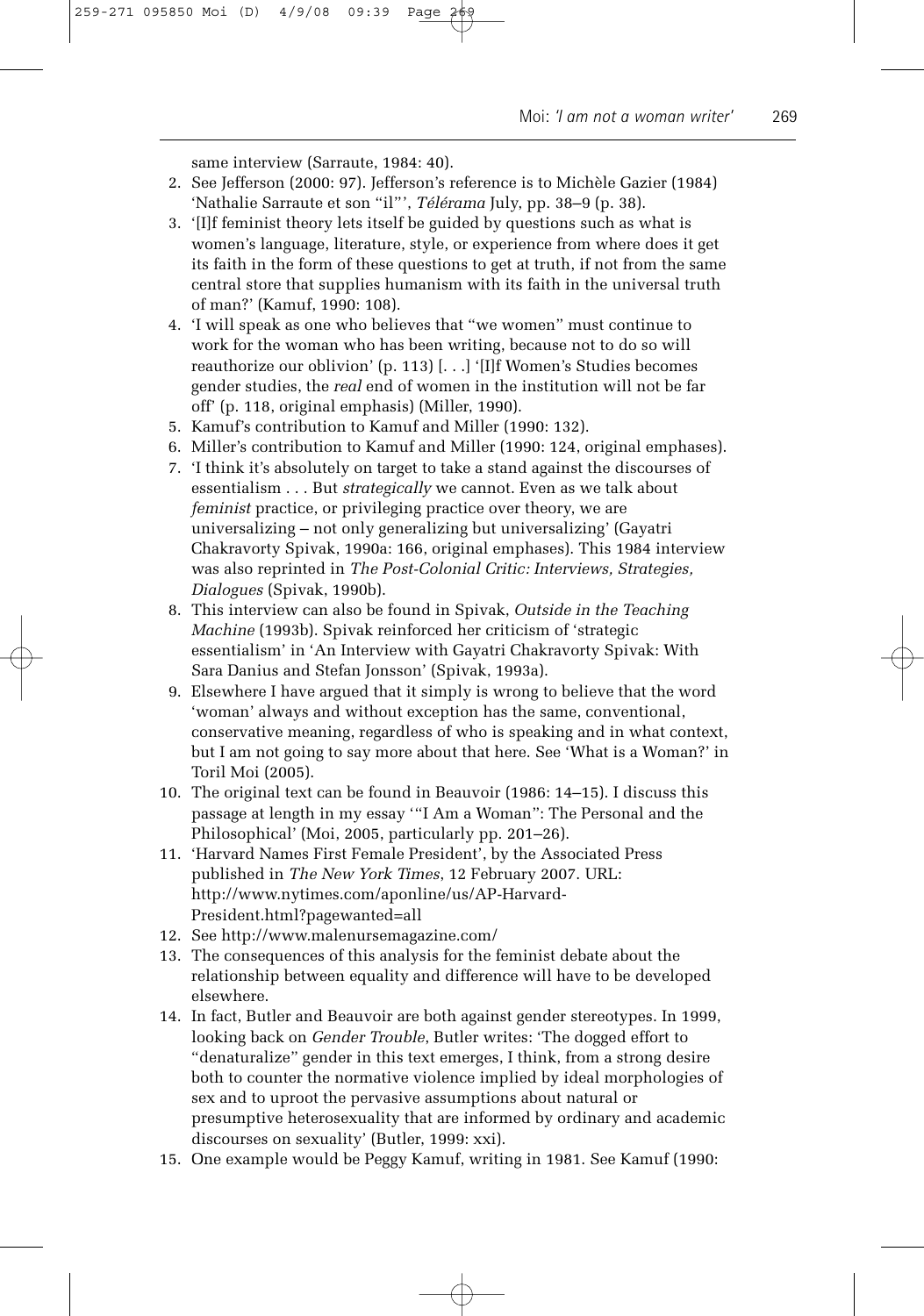# 110).

#### **References**

- Austin, J. L. (1975) *How To Do Things With Words*, 2nd edn. Cambridge, MA: Harvard University Press.
- Backscheider, Paula R. (2005) *Eighteenth-Century Women Poets and Their Poetry: Inventing Agency, Inventing Genre*. Baltimore, MD: Johns Hopkins University Press.
- Barthes, Roland (1977) 'The Death of the Author', in *Image Music Text*, ed. Stephen Heath. London: Fontana.
- Beauvoir, Simone de (1984) *The Second Sex*, trans. H. M. Parshley. Harmondsworth: Penguin.
- Beauvoir, Simone de (1986) *Le deuxième sexe*, 2 vols. Paris: Gallimard (Coll. Folio).
- Butler, Judith (1990) *Gender Trouble: Feminism and the Subversion of Identity*. New York: Routledge.
- Butler, Judith (1993) *Bodies That Matter: On the Discursive Limits of 'Sex'*. New York: Routledge.
- Butler, Judith (1999) 'Preface', in *Gender Trouble: Feminism and the Subversion of Identity. 10th Anniversary Edition*. New York and London: Routledge.
- Derrida, Jacques (1988) 'Signature Event Context', pp. 1–23 in *Limited Inc*. Evanston, IL: Northwestern University Press.
- Eagleton, Mary (2005) *Figuring the Woman Author in Contemporary Fiction*. Houndsmills and New York: Palgrave Macmillan.
- Foucault, Michel (1977) 'What is an Author?', pp. 113–38 in *Language, Counter-memory, Practice: Selected Essays and Interviews*, ed. Donald F. Bouchard, trans. Donald F. Bouchard and Sherry Simon. Ithaca: Cornell, University Press.
- Greer, Erin (2007) '"Out of Me Now My Mind Can Pour": Subjectivity, Communication, and Art in Virginia Woolf's Novels', Honors Thesis, Duke University.
- Jacobus, Mary, ed. (1979) *Women Writing and Writing about Women*. London: Croom Helm.
- Jefferson, Ann (2000) *Nathalie Sarraute, Fiction and Theory: Questions of Difference*. Cambridge Studies in French. Cambridge: Cambridge University Press.
- Kamuf, Peggy (1980) 'Writing Like a Woman', pp. 284–99 in Sally McConnell-Ginet, Ruth Borker and Nelly Furman (eds) *Women and Language in Literature and Society*. New York: Praeger.
- Kamuf, Peggy (1982) *Fictions of Feminine Desire: Disclosures of Heloise*. Lincoln, NE: University of Nebraska Press.
- Kamuf, Peggy (1990) 'Replacing Feminist Criticism', pp. 105–11 in Marianne Hirsch and Evelyn Fox Keller (eds) *Conflicts in Feminism*. New York: Routledge.
- Kamuf, Peggy and Nancy K. Miller (1990) 'Parisian Letters: Between Feminism and Deconstruction', pp. 121–33 in Marianne Hirsch and Evelyn Fox Keller (eds) *Conflicts in Feminism*. New York: Routledge.
- Lessing, Doris (1999) *The Golden Notebook*. New York: Harper Perennial Modern Classics.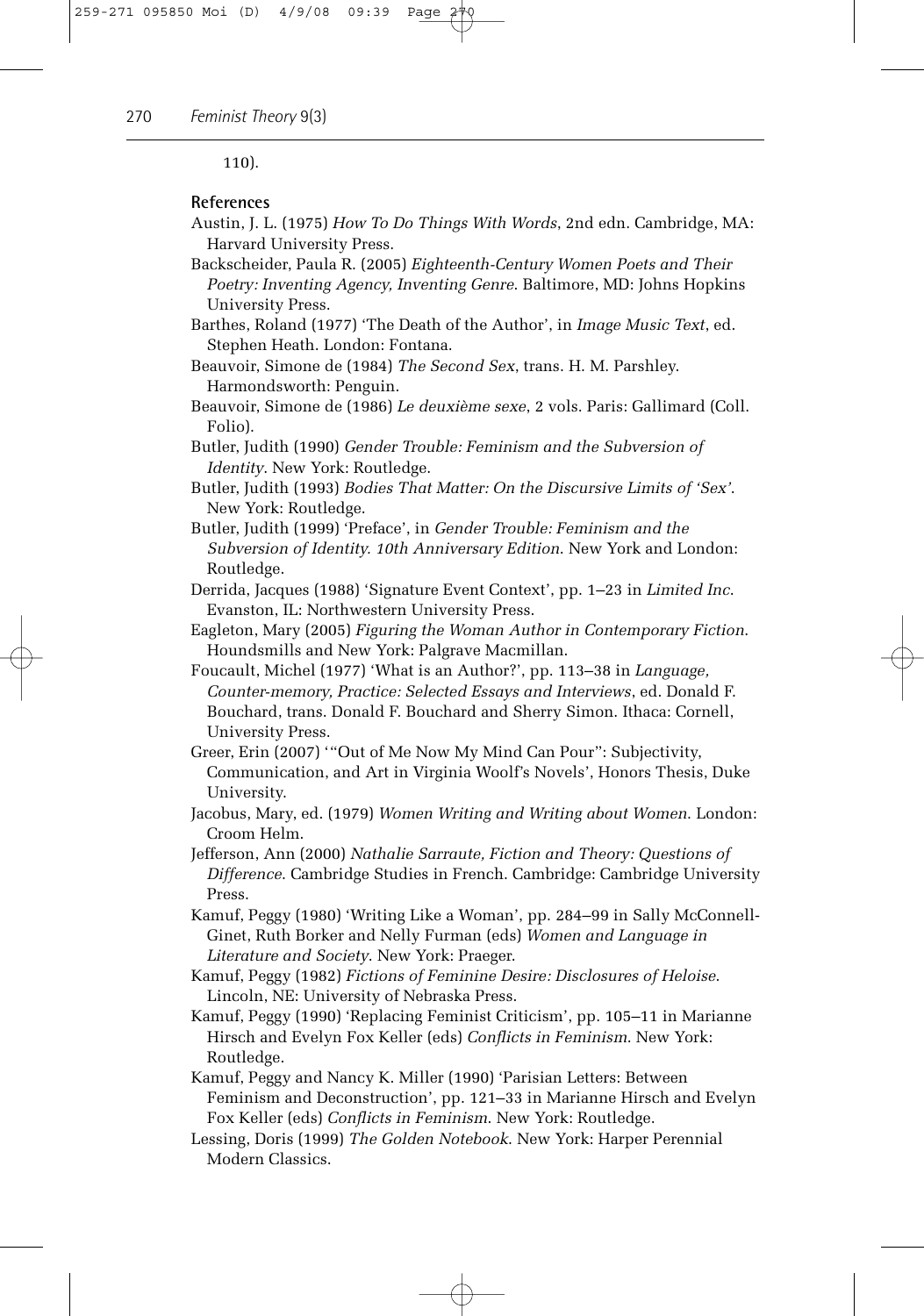| Miller, Nancy K., ed. (1986) The Poetics of Gender. New York: Columbia |  |  |
|------------------------------------------------------------------------|--|--|
| University Press.                                                      |  |  |

Miller, Nancy K. (1990) 'The Text's Heroine: A Feminist Critic and her Fictions', pp. 112–20 in Marianne Hirsch and Evelyn Fox Keller (eds) *Conflicts in Feminism*. New York: Routledge.

Millett, Kate (1970) *Sexual Politics*. Garden City, NY: Doubleday.

Moi, Toril (2005) *Sex, Gender and the Body: The Student Edition of What Is a Woman?* Oxford: Oxford University Press.

Sarraute, Nathalie (1984) 'Interview: With Sonia Rykiel', *Les Nouvelles* 9–15 February, pp. 39–41.

Sartre, Jean-Paul (1988) 'What Is Literature?', pp. 21–238 in *'What Is Literature?' And Other Essays*. Cambridge, MA: Harvard University Press.

Showalter, Elaine (1977) *A Literature of Their Own: British Women Novelists from Brontë to Lessing*. Princeton, NJ: Princeton University Press.

Spivak, Gayatri Chakravorty (1989) 'In a Word: Interview with Ellen Rooney', *Differences* 1(2): 124–56.

- Spivak, Gayatri Chakravorty (1990a) 'Criticism, Feminism and the Institution: An interview with Elizabeth Gross', pp. 153–71 in Bruce Robbins (ed.) *Intellectuals: Aesthetics, Politics, Academics*. Minneapolis, MN: University of Minnesota Press.
- Spivak, Gayatri Chakravorty (1990b) 'Criticism, Feminism and the Institution: With Elizabeth Gross', pp. 1–16 in *The Post-Colonial Critic: Interviews, Strategies, Dialogues*, ed. Sarah Harasym. New York and London: Routledge.
- Spivak, Gayatri Chakravorty (1993a) 'An Interview with Gayatri Chakravorty Spivak: With Sara Danius and Stefan Jonsson', *Boundary 2* 20(2): 24–50.
- Spivak, Gayatri Chakravorty ([1989] 1993b) 'In a Word: Interview with Ellen Rooney', pp. 1–23 in *Outside in the Teaching Machine*. New York: Routledge.

Woolf, Virginia (2005) *A Room of One's Own*. New York: Harcourt.

**Toril Moi** is James B. Duke Professor of Literature and Romance Studies and Professor of English and Theater Studies at Duke University. She is the author of *Sexual/Textual Politics: Feminist Literary Theory* (1985; 2nd edition 2002), *Simone de Beauvoir: The Making of an Intellectual Woman* (1994) and *What Is a Woman? And Other Essays* (1999). Toril Moi is also the editor of *The Kristeva Reader* (1986) and *French Feminist Thought* (1987). Her most recent book is *Henrik Ibsen and the Birth of Modernism: Art, Theater, Philosophy* (2006).

**Address:** 108 Science Building, East Campus, Department of Romance Studies, Duke University, 205 Language Center, Box 90257, Durham, NC 27708–0257, USA. Email: toril@duke.edu

© Toril Moi, 2008. For any permission to reprint please contact the author directly: toril@duke.edu